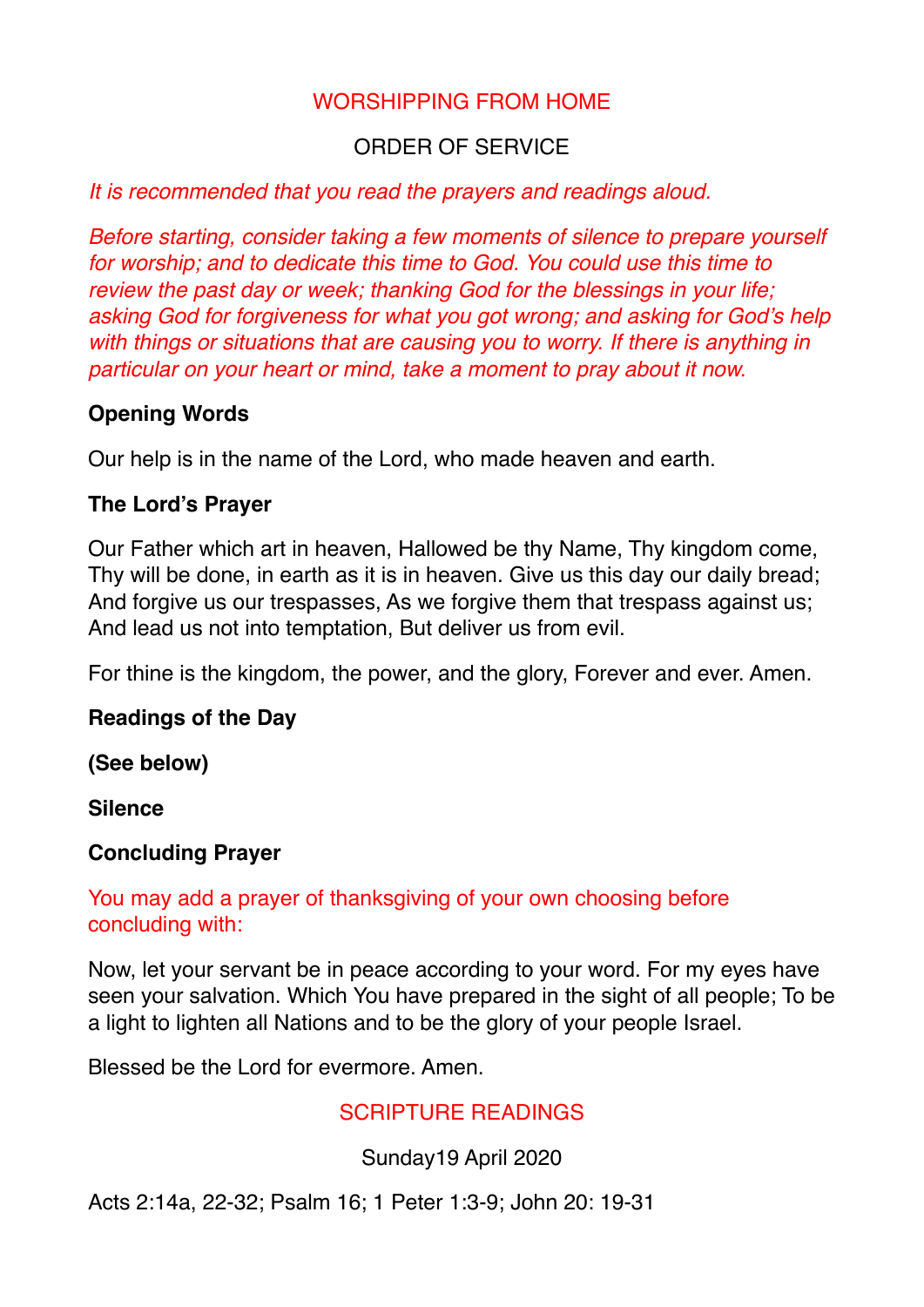Sunday 26 April 2020

Acts 2: 14a, 36-41; Psalm 116: 1-4, 12-19; 1 Peter 1: 17-23; Luke 24: 13-35 Sunday 3 May 2020

Acts 2: 42-47; Psalm 23; 1 Peter 2: 19-25; John 10: 1-10

Sunday 10 May 2020

Acts 7: 55-60; Psalm 31: 1-5, 15-16; 1 Peter 2: 2-10; John 14: 1-14

Sunday 17 May 2020

Acts 17: 22-31; Psalm 66: 8-20; 1 Peter 3: 13-22; John 14: 15-21

Thursday 21 May 2020

Ascension of the Lord

Acts 1: 1-11; Psalm 47 or Psalm 93; Ephesians 1: 15-23; Luke 24: 44-53

Sunday 24 May 2020

If Ascension not observed here:

Acts 1: 6-14; Psalm 68: 1-10, 32-35; 1 Peter 4: 12-14; 5: 6-11

Sunday 31 May 2020

Visitation of Mary to Elizabeth

1 Samuel 2: 1-10; Psalm 113; Romans 12: 9-16b; Luke 1: 39-57

Day of Pentecost

Numbers 11: 24-30; Psalm 104: 24-34, 35b; 1 Corinthians 12: 3b-13 or Acts 2: 1-21; John 20: 19-23 or John 7: 37-39

> The readings after Sunday 31 May 2020 can be found here: <https://www.lectionary.com>

> > ooo000OOO000ooo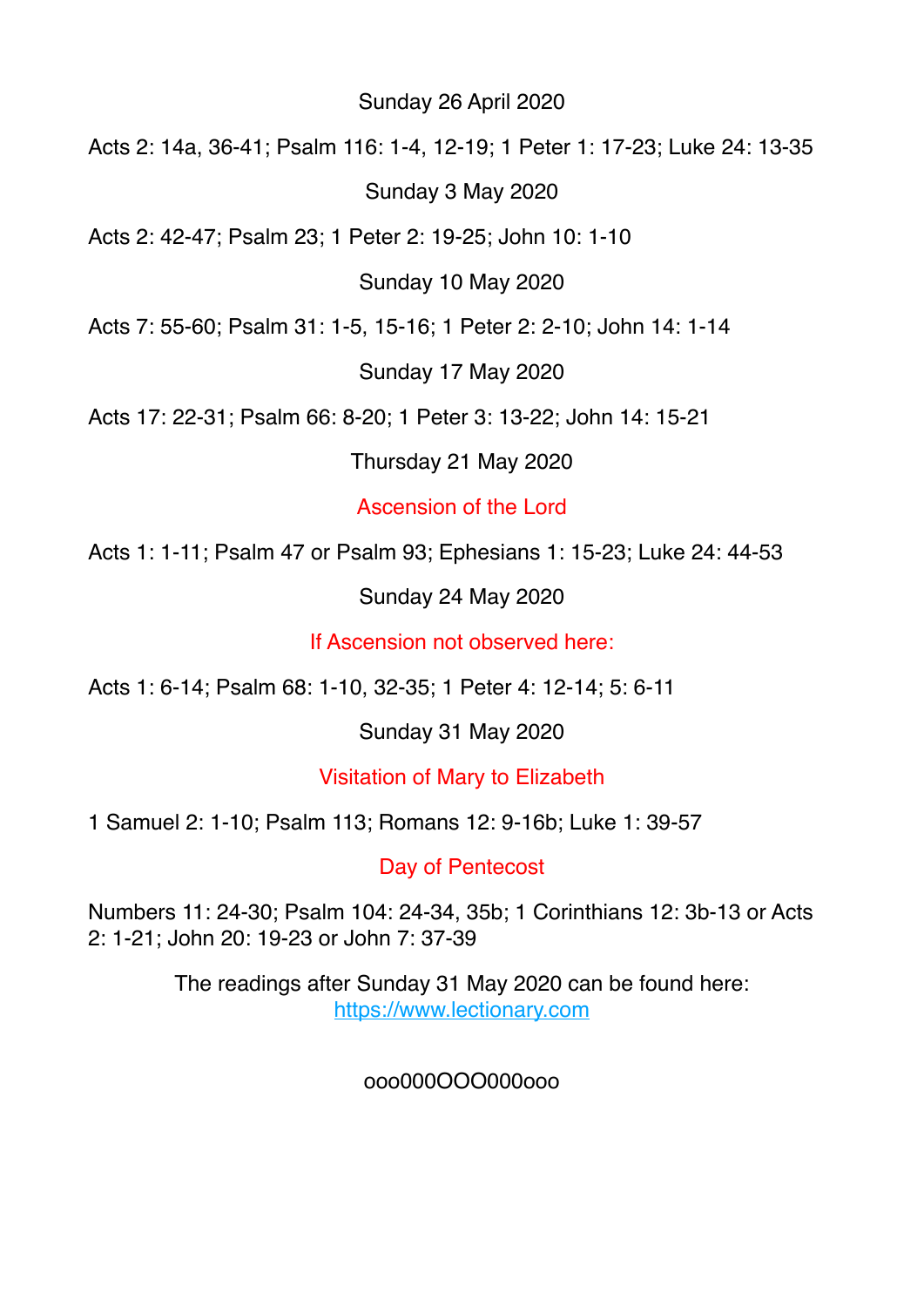## **PRAYING WITH SCRIPTURE**  OR LECTIO DIVINA

This is a dynamic way of reading the Scriptures that has been around since AD 300. It has four steps; (i)Reading; (ii)Meditation; (iii)Praying; and (iv)Contemplation.

It invites you to savour and mull over God's word quietly, slowly and intently. It gives you the space to respond to what you feel God is saying and helps you build a vital bridge between your encounters with God and everyday life with its joys, humdrum routine and challenges.

Rather than approaching the Bible as a text to be studied, this approaches the Bible as the living word and seeks an increased knowledge of Christ through a prayerful reading of Scripture. A useful way is through a continuous reading of the Gospels. Starting with Matthew, read and reflect on a small number of verses every day. When you eventually reach the end of John, go back to Matthew. Another way is to use the Sunday Gospel reading. If a Gospel reading is particularly long, you could break it down and work your way through it in the week ahead.

## **Instructions**

Preparation – Centering Prayer:

Choose a sacred word (for example, Maranatha, meaning "come our lord") or short phrase (for example, "Lord, have mercy", "Lord hear us" etc) as the symbol of your intention to consent to God's presence and action within. Sitting comfortably and with eyes closed, settle briefly and silently introduce the sacred word as the symbol of your consent to God's presence and action within. When engaged with your thoughts\*, return ever-so-gently to the sacred word. At the end of the prayer period, remain in silence with eyes closed for a couple of minutes. \*Thoughts include body sensations, feeling, images, and reflections.

Step 1 – **Reading**: Read through the Bible verses of the day slowly and aloud. Listen for a word or a phrase that feels significant right now and is capturing your attention – even if you don't know why. Gently repeat this word to yourself in silence.

Step 2 – **Meditation**: As the same Bible verses are read again, allow the word or the phrase that caught your attention in the first step to spark your imagination. Savour the word or the phrase with all your senses; notice what smells, sounds, tastes, sights, and feelings are evoked. Then listen for what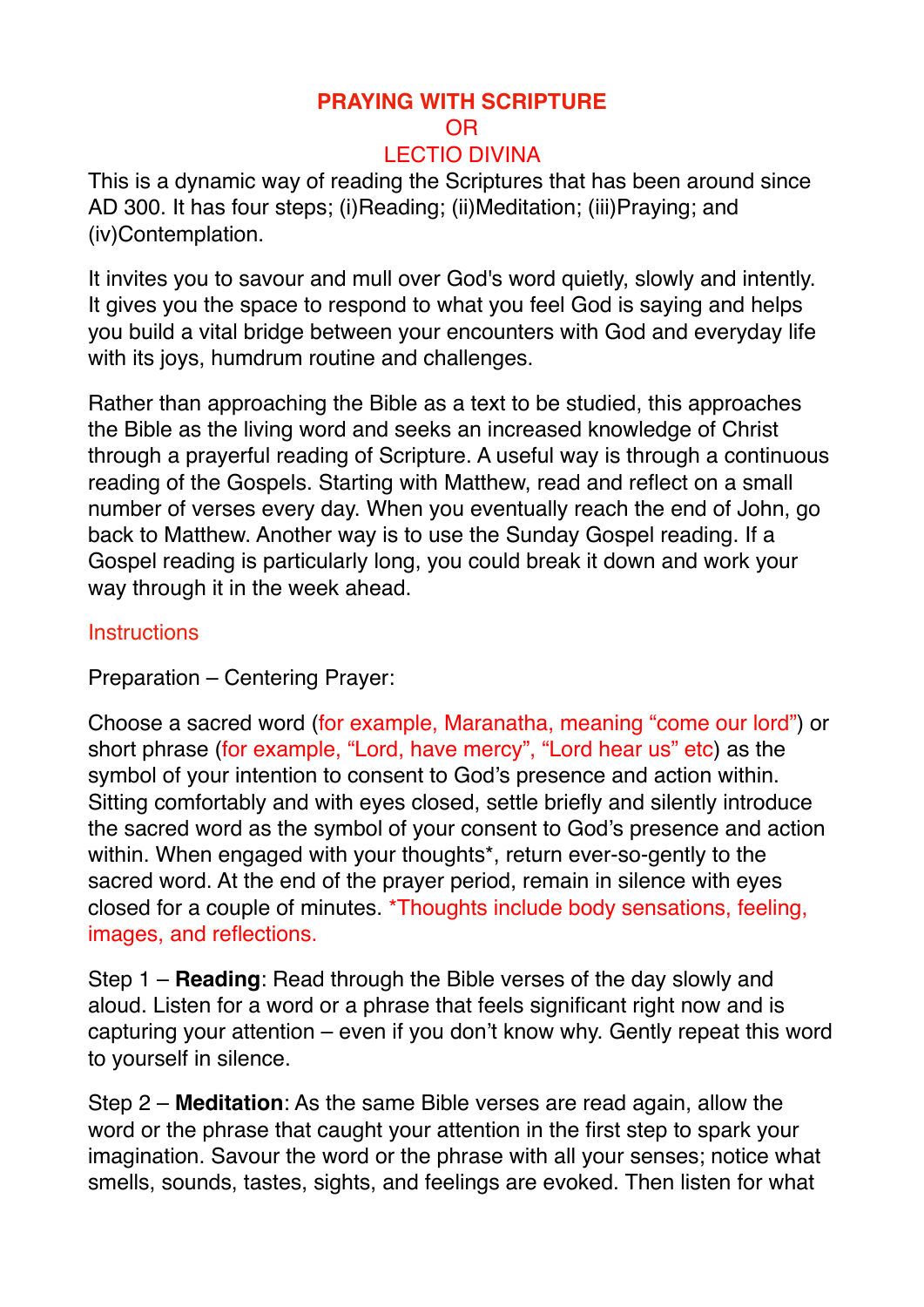images, feelings, and memories are stirring, welcoming them in, and then savouring and resting into this experience.

Step 3 – **Praying**: As the Bible verses are read for a third time, listen for an invitation rising up from your experience of prayer so far. Consider the word or phrase and what it has evoked for you in memory, image, or feeling; what is the invitation? This invitation may be a summons towards a new awareness or action.

Step 4 – **Contemplation**: We move into a time for resting, and allowing your heart to fill with gratitude. Slow your thoughts and reflections even further and sink into the experience of stillness. Rest here for a few minutes, and allow yourself to simply be. Return to your breath if you find yourself distracted.

Closing – **The Lord's Prayer.**

ooo000OOO000ooo

# **SPIRITUAL COMMUNION**

Our help is in the name of the Lord, who made heaven and earth. Amen.

# **Silent prayer of intercession**

"The tradition which I received from the Lord, and handed on to you," wrote the Apostle Paul to the Church in Corinth, "is that the Lord Jesus, on the night the he was betrayed, took bread and gave thanks, and broke it, and said, Take, eat; this is my body, given up for you. Do this for a commemoration of me. And so with the cup, when supper was ended, This cup, he said, is the new testament, in my blood. Do this, whenever you drink it, for a commemoration of me.

So it is the Lord's death that you are heralding, whenever you eat this bread and drink this cup, until he comes. (1 Cor 11: 23-26)

## **Scripture**

Behold, I stand at the door and knock. If you hear my voice and open the door I will come in to you and eat with you and you with me. (Rev 3: 20)

You prepare a table before me in the presence of those who trouble me; you have anointed my head with oil, and my cup is running over. Surely your